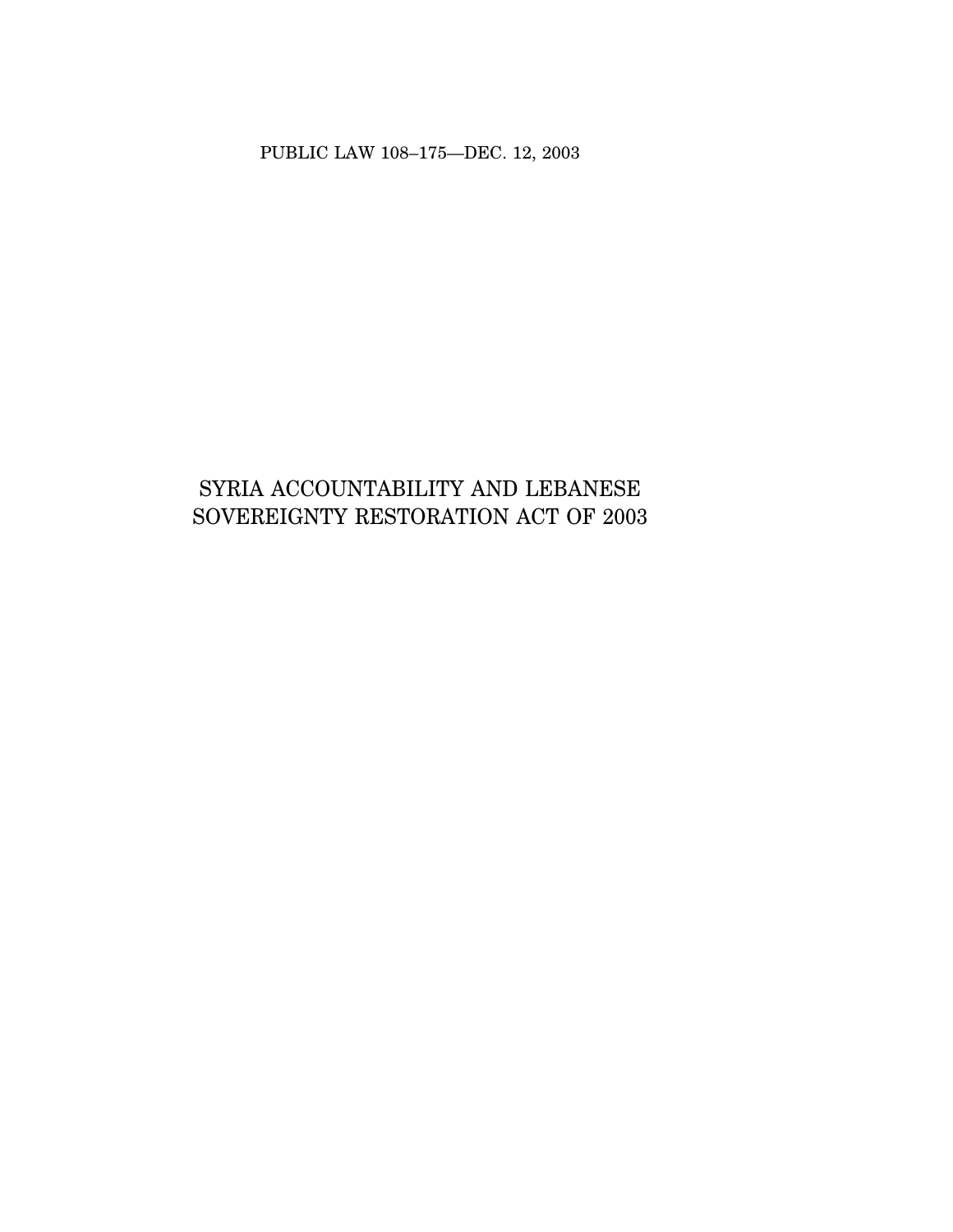# Public Law 108–175 108th Congress

# An Act

Dec. 12, 2003 [H.R. 1828]

To halt Syrian support for terrorism, end its occupation of Lebanon, and stop its development of weapons of mass destruction, and by so doing hold Syria accountable for the serious international security problems it has caused in the Middle East, and for other purposes.

*Be it enacted by the Senate and House of Representatives of the United States of America in Congress assembled*,

#### **SECTION 1. SHORT TITLE.**

This Act may be cited as the ''Syria Accountability and Lebanese Sovereignty Restoration Act of 2003''.

#### **SEC. 2. FINDINGS.**

Congress makes the following findings:

 $(1)$  On June 24, 2002, President Bush stated "Syria must" choose the right side in the war on terror by closing terrorist camps and expelling terrorist organizations''.

(2) United Nations Security Council Resolution 1373 (September 28, 2001) mandates that all states "refrain from providing any form of support, active or passive, to entities or persons involved in terrorist acts'', take ''the necessary steps to prevent the commission of terrorist acts'', and ''deny safe haven to those who finance, plan, support, or commit terrorist acts''.

(3) The Government of Syria is currently prohibited by United States law from receiving United States assistance because it has repeatedly provided support for acts of international terrorism, as determined by the Secretary of State for purposes of section 6(j)(1) of the Export Administration Act of  $1979$  (50 U.S.C. App. 2405 $(j)(1)$ ) and other relevant provisions of law.

(4) Although the Department of State lists Syria as a state sponsor of terrorism and reports that Syria provides ''safe haven and support to several terrorist groups", fewer United States sanctions apply with respect to Syria than with respect to any other country that is listed as a state sponsor of terrorism.

(5) Terrorist groups, including Hizballah, Hamas, Palestinian Islamic Jihad, the Popular Front for the Liberation of Palestine, and the Popular Front for the Liberation of Palestine—General Command, maintain offices, training camps, and other facilities on Syrian territory, and operate in areas of Lebanon occupied by the Syrian armed forces and receive supplies from Iran through Syria.

22 USC 2151 note. note. of 2003.<br>22 USC 2151 Syria Accountability and Lebanese Sovereignty Restoration Act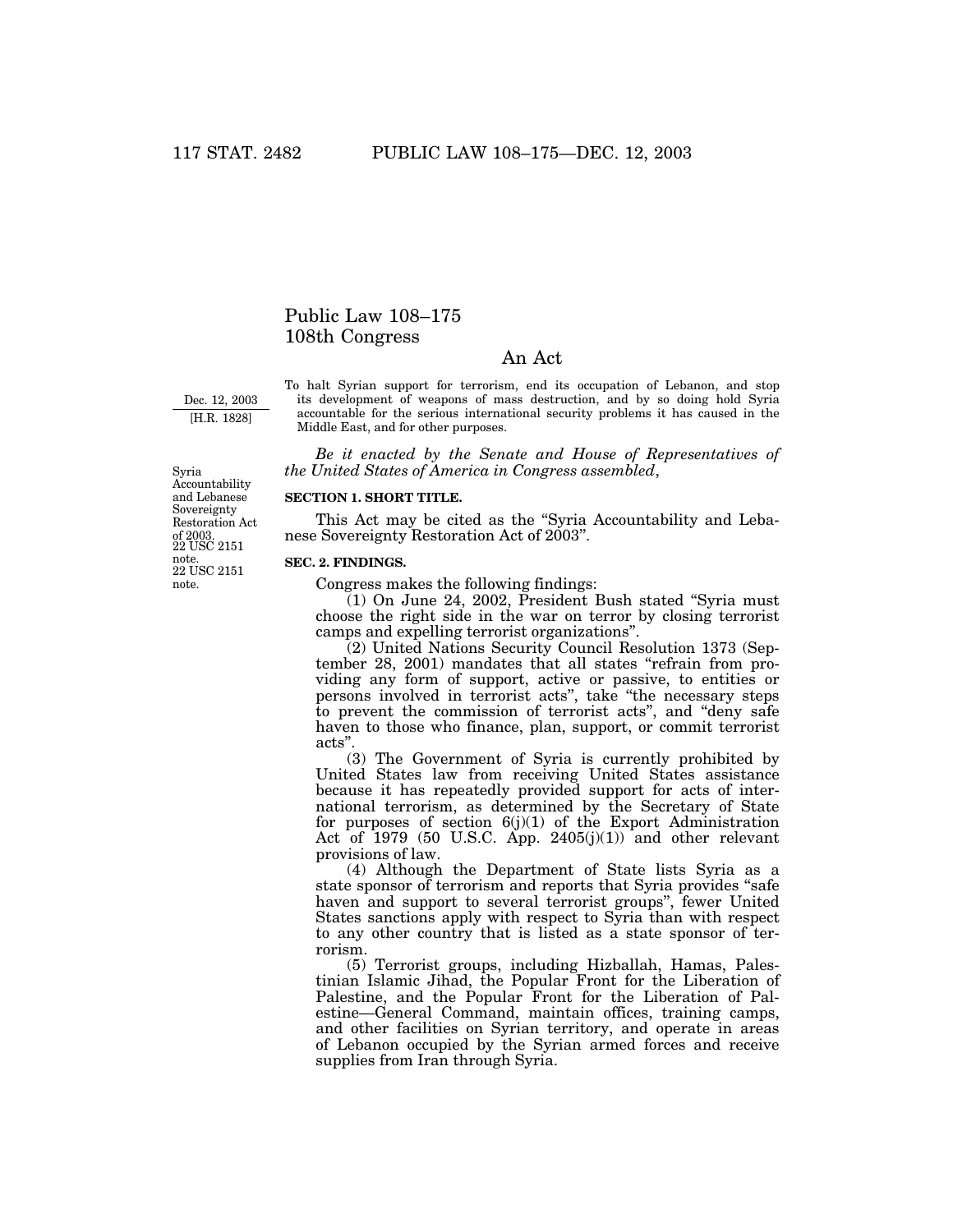(6) United Nations Security Council Resolution 520 (September 17, 1982) calls for ''strict respect of the sovereignty, territorial integrity, unity and political independence of Lebanon under the sole and exclusive authority of the Government of Lebanon through the Lebanese Army throughout Lebanon''.

(7) Approximately 20,000 Syrian troops and security personnel occupy much of the sovereign territory of Lebanon exerting undue influence upon its government and undermining its political independence.

(8) Since 1990 the Senate and House of Representatives have passed seven bills and resolutions which call for the withdrawal of Syrian armed forces from Lebanon.

(9) On March 3, 2003, Secretary of State Colin Powell declared that it is the objective of the United States to ''let Lebanon be ruled by the Lebanese people without the presence of [the Syrian] occupation army''.

(10) Large and increasing numbers of the Lebanese people from across the political spectrum in Lebanon have mounted peaceful and democratic calls for the withdrawal of the Syrian Army from Lebanese soil.

(11) Israel has withdrawn all of its armed forces from Lebanon in accordance with United Nations Security Council Resolution 425 (March 19, 1978), as certified by the United Nations Secretary General.

(12) Even in the face of this United Nations certification that acknowledged Israel's full compliance with Security Council Resolution 425, Syrian- and Iranian-supported Hizballah continues to attack Israeli outposts at Shebaa Farms, under the pretense that Shebaa Farms is territory from which Israel was required to withdraw by Security Counsel Resolution 425, and Syrian- and Iranian-supported Hizballah and other militant organizations continue to attack civilian targets in Israel.

(13) Syria will not allow Lebanon—a sovereign country to fulfill its obligation in accordance with Security Council Resolution 425 to deploy its troops to southern Lebanon.

(14) As a result, the Israeli-Lebanese border and much of southern Lebanon is under the control of Hizballah, which continues to attack Israeli positions, allows Iranian Revolutionary Guards and other militant groups to operate freely in the area, and maintains thousands of rockets along Israel's northern border, destabilizing the entire region.

(15) On February 12, 2003, Director of Central Intelligence George Tenet stated the following with respect to the Syrianand Iranian-supported Hizballah: ''[A]s an organization with capability and worldwide presence [it] is [al Qaeda's] equal if not a far more capable organization \* \* \* [T]hey're a notch above in many respects, in terms of in their relationship with the Iranians and the training they receive, [which] puts them in a state-sponsored category with a potential for lethality that's quite great.''.

(16) In the State of the Union address on January 29, 2002, President Bush declared that the United States will "work closely with our coalition to deny terrorists and their state sponsors the materials, technology, and expertise to make and deliver weapons of mass destruction''.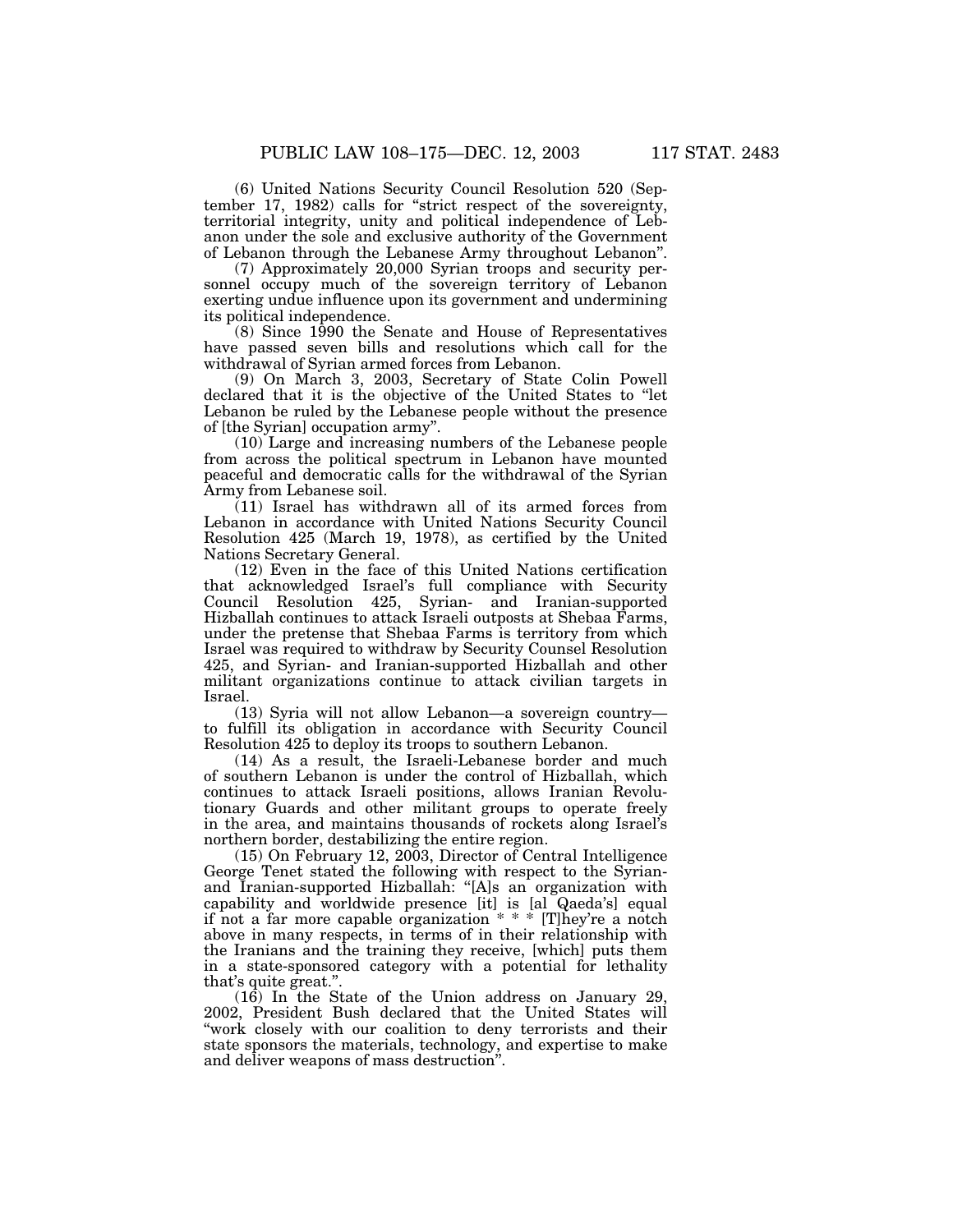(17) The Government of Syria continues to develop and deploy short- and medium-range ballistic missiles.

(18) According to the December 2001 unclassified Central Intelligence Agency report entitled ''Foreign Missile Developments and the Ballistic Missile Threat through 2015", "Syria maintains a ballistic missile and rocket force of hundreds of FROG rockets, Scuds, and SS–21 SRBMs [and] Syria has developed [chemical weapons] warheads for its Scuds''.

(19) The Government of Syria is pursuing the development and production of biological and chemical weapons and has a nuclear research and development program that is cause for concern.

(20) According to the Central Intelligence Agency's ''Unclassified Report to Congress on the Acquisition of Technology Relating to Weapons of Mass Destruction and Advanced Conventional Munitions'', released January 7, 2003: ''[Syria] already holds a stockpile of the nerve agent sarin but apparently is trying to develop more toxic and persistent nerve agents. Syria remains dependent on foreign sources for key elements of its [chemical weapons] program, including precursor chemicals and key production equipment. It is highly probable that Syria also is developing an offensive [biological weapons] capability.''.

(21) On May 6, 2002, the Under Secretary of State for Arms Control and International Security, John Bolton, stated: ''The United States also knows that Syria has long had a chemical warfare program. It has a stockpile of the nerve agent sarin and is engaged in research and development of the more toxic and persistent nerve agent VX. Syria, which has signed but not ratified the [Biological Weapons Convention], is pursuing the development of biological weapons and is able to produce at least small amounts of biological warfare agents.''.

(22) According to the Central Intelligence Agency's ''Unclassified Report to Congress on the Acquisition of Technology Relating to Weapons of Mass Destruction and Advanced Conventional Munitions'', released January 7, 2003: ''Russia and Syria have approved a draft cooperative program on cooperation on civil nuclear power. In principal, broader access to Russian expertise provides opportunities for Syria to expand its indigenous capabilities, should it decide to pursue nuclear weapons."

(23) Under the Treaty on the Non-Proliferation of Nuclear Weapons (21 UST 483), which entered force on March 5, 1970, and to which Syria is a party, Syria has undertaken not to acquire or produce nuclear weapons and has accepted full scope safeguards of the International Atomic Energy Agency to detect diversions of nuclear materials from peaceful activities to the production of nuclear weapons or other nuclear explosive devices.

(24) Syria is not a party to the Chemical Weapons Convention or the Biological Weapons Convention, which entered into force on April 29, 1997, and on March 26, 1975, respectively.

(25) Syrian President Bashar Assad promised Secretary of State Powell in February 2001 to end violations of Security Council Resolution 661, which restricted the sale of oil and other commodities by Saddam Hussein's regime, except to the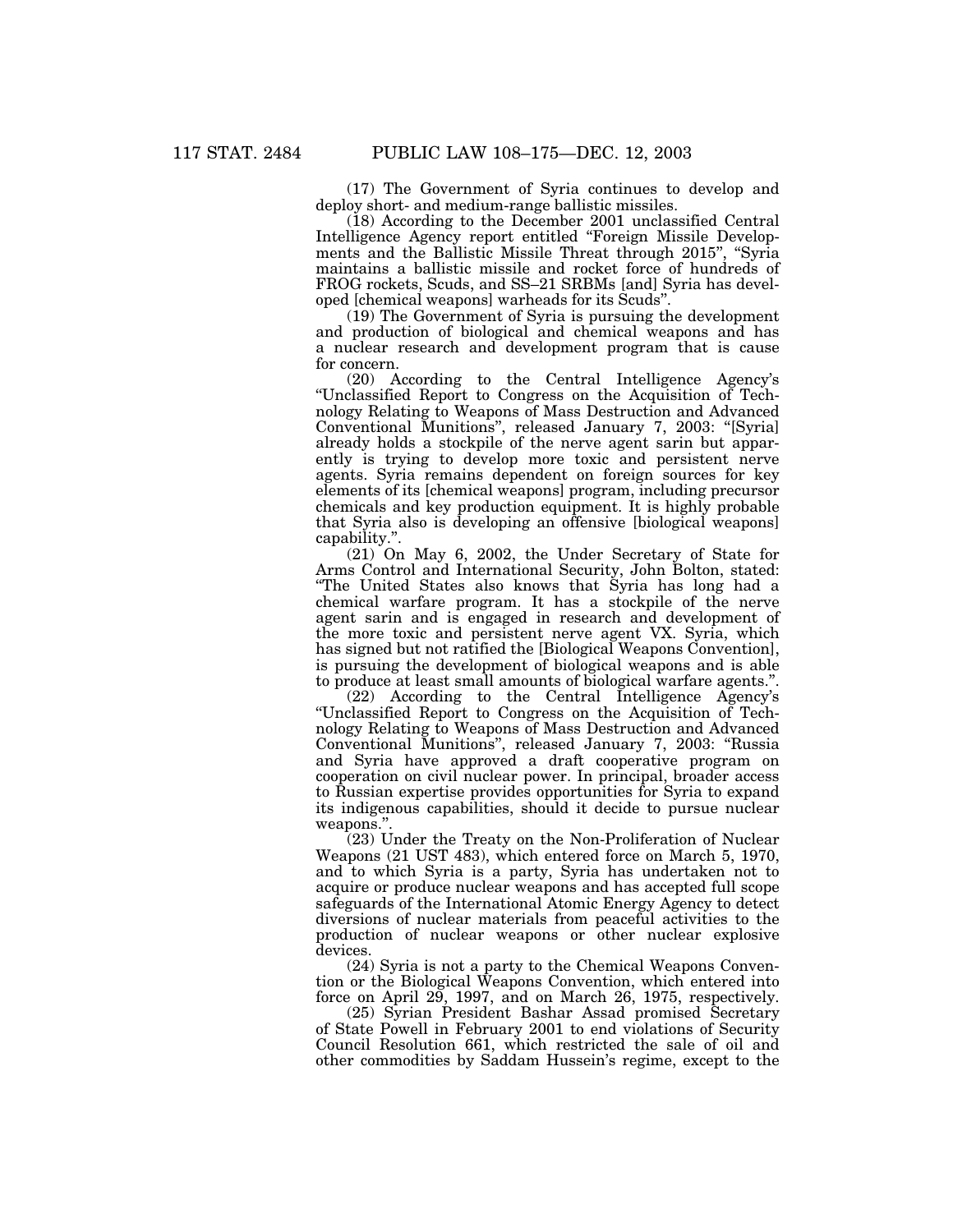extent authorized by other relevant resolutions, but this pledge was never fulfilled.

(26) Syria's illegal imports and transshipments of Iraqi oil during Saddam Hussein's regime earned Syria \$50,000,000 or more per month as Syria continued to sell its own Syrian oil at market prices.

(27) Syria's illegal imports and transshipments of Iraqi oil earned Saddam Hussein's regime \$2,000,000 per day.

(28) On March 28, 2003, Secretary of Defense Donald Rumsfeld warned: ''[W]e have information that shipments of military supplies have been crossing the border from Syria into Iraq, including night-vision goggles \* \* \* These deliveries pose a direct threat to the lives of coalition forces. We consider such trafficking as hostile acts, and will hold the Syrian government accountable for such shipments.''.

(29) According to Article 23(1) of the United Nations Charter, members of the United Nations are elected as nonpermanent members of the United Nations Security Council with "due regard being specially paid, in the first instance to the contribution of members of the United Nations to the maintenance of international peace and security and to other purposes of the Organization''.

(30) Despite Article 23(1) of the United Nations Charter, Syria was elected on October 8, 2001, to a 2-year term as a nonpermanent member of the United Nations Security Council beginning January 1, 2002, and served as President of the Security Council during June 2002 and August 2003.

(31) On March 31, 2003, the Syrian Foreign Minister, Farouq al-Sharra, made the Syrian regime's intentions clear when he explicitly stated that ''Syria's interest is to see the invaders defeated in Iraq''.

(32) On April 13, 2003, Secretary of Defense Donald Rumsfeld charged that ''busloads'' of Syrian fighters entered Iraq with ''hundreds of thousands of dollars'' and leaflets offering rewards for dead American soldiers.

(33) On September 16, 2003, the Under Secretary of State for Arms Control and International Security, John Bolton, appeared before the Subcommittee on the Middle East and Central Asia of the Committee on International Relations of the House of Representatives, and underscored Syria's ''hostile actions'' toward coalition forces during Operation Iraqi Freedom. Under Secretary Bolton added that: ''Syria allowed military equipment to flow into Iraq on the eve of and during the war. Syria permitted volunteers to pass into Iraq to attack and kill our service members during the war, and is still doing so \* \* \* [Syria's] behavior during Operation Iraqi Freedom underscores the importance of taking seriously reports and information on Syria's WMD capabilities.''.

(34) During his appearance before the Committee on International Relations of the House of Representatives on September 25, 2003, Ambassador L. Paul Bremer, III, Administrator of the Coalition Provisional Authority in Iraq, stated that out of the 278 third-country nationals who were captured by coalition forces in Iraq, the ''single largest group are Syrians''.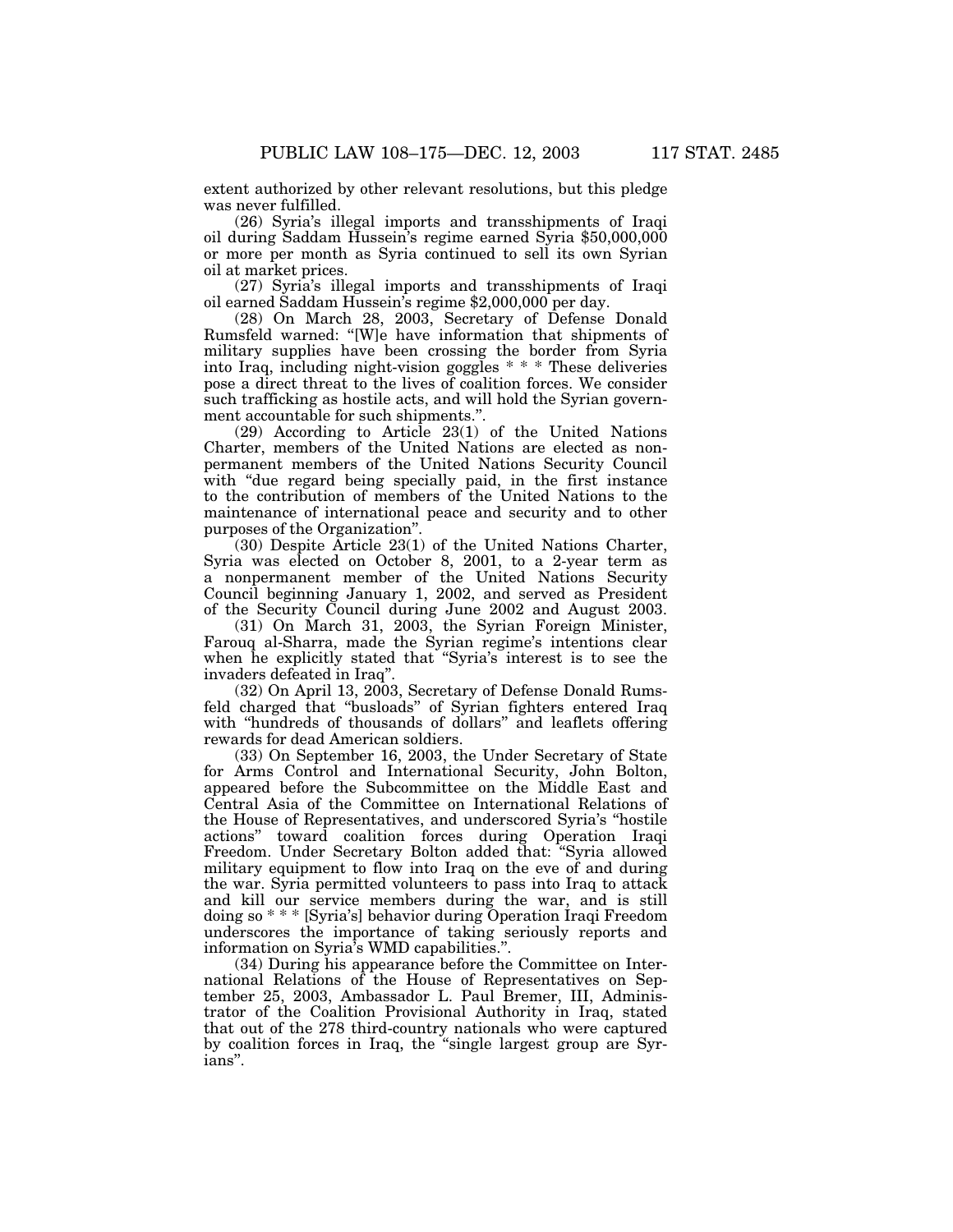22 USC 2151 note.

### **SEC. 3. SENSE OF CONGRESS.**

It is the sense of Congress that—

(1) the Government of Syria should immediately and unconditionally halt support for terrorism, permanently and openly declare its total renunciation of all forms of terrorism, and close all terrorist offices and facilities in Syria, including the offices of Hamas, Hizballah, Palestinian Islamic Jihad, the Popular Front for the Liberation of Palestine, and the Popular Front for the Liberation of Palestine—General Command;

(2) the Government of Syria should—

(A) immediately and unconditionally stop facilitating transit from Syria to Iraq of individuals, military equipment, and all lethal items, except as authorized by the Coalition Provisional Authority or a representative, internationally recognized Iraqi government;

(B) cease its support for ''volunteers'' and terrorists who are traveling from and through Syria into Iraq to launch attacks; and

(C) undertake concrete, verifiable steps to deter such behavior and control the use of territory under Syrian control;

(3) the Government of Syria should immediately declare its commitment to completely withdraw its armed forces, including military, paramilitary, and security forces, from Lebanon, and set a firm timetable for such withdrawal;

(4) the Government of Lebanon should deploy the Lebanese armed forces to all areas of Lebanon, including South Lebanon, in accordance with United Nations Security Council Resolution 520 (September 17, 1982), in order to assert the sovereignty of the Lebanese state over all of its territory, and should evict all terrorist and foreign forces from southern Lebanon, including Hizballah and the Iranian Revolutionary Guards;

(5) the Government of Syria should halt the development and deployment of medium- and long-range surface-to-surface missiles and cease the development and production of biological and chemical weapons;

(6) the Governments of Lebanon and Syria should enter into serious unconditional bilateral negotiations with the Government of Israel in order to realize a full and permanent peace;

(7) the United States should continue to provide humanitarian and educational assistance to the people of Lebanon only through appropriate private, nongovernmental organizations and appropriate international organizations, until such time as the Government of Lebanon asserts sovereignty and control over all of its territory and borders and achieves full political independence, as called for in United Nations Security Council Resolution 520; and

(8) as a violator of several key United Nations Security Council resolutions and as a nation that pursues policies which undermine international peace and security, Syria should not have been permitted to join the United Nations Security Council or serve as the Security Council's President, and should be removed from the Security Council.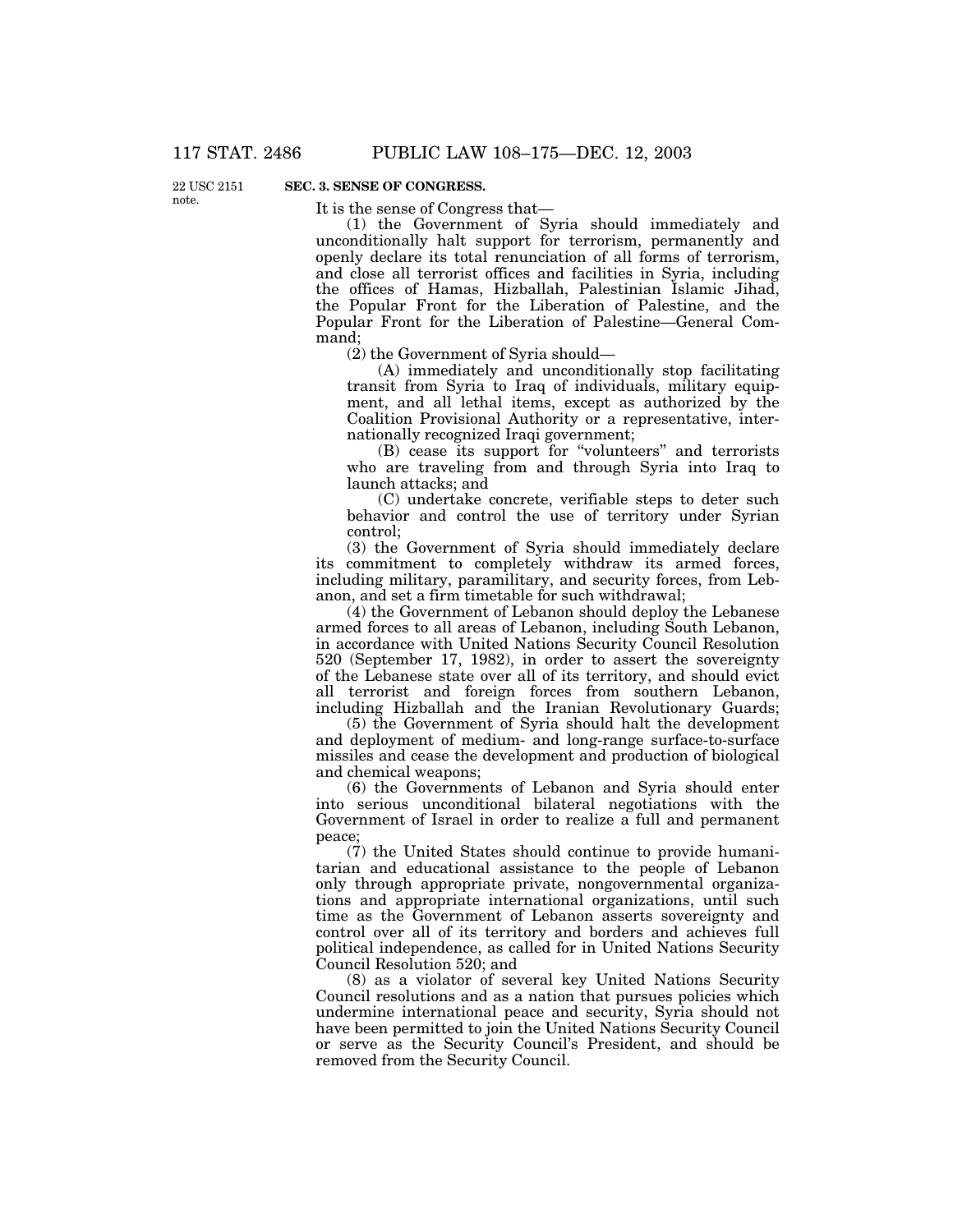#### **SEC. 4. STATEMENT OF POLICY.**

It is the policy of the United States that—

22 USC 2151 note.

(1) Syria should bear responsibility for attacks committed by Hizballah and other terrorist groups with offices, training camps, or other facilities in Syria, or bases in areas of Lebanon occupied by Syria;

(2) the United States will work to deny Syria the ability to support acts of international terrorism and efforts to develop or acquire weapons of mass destruction;

(3) the Secretary of State will continue to list Syria as a state sponsor of terrorism until Syria ends its support for terrorism, including its support of Hizballah and other terrorist groups in Lebanon and its hosting of terrorist groups in Damascus, and comes into full compliance with United States law relating to terrorism and United Nations Security Council Resolution 1373 (September 28, 2001);

(4) the full restoration of Lebanon's sovereignty, political independence, and territorial integrity is in the national security interest of the United States;

(5) Syria is in violation of United Nations Security Council Resolution 520 (September 17, 1982) through its continued occupation of Lebanese territory and its encroachment upon Lebanon's political independence;

(6) Syria's obligation to withdraw from Lebanon is not conditioned upon progress in the Israeli-Syrian or Israeli-Lebanese peace process but derives from Syria's obligation under Security Council Resolution 520;

(7) Syria's acquisition of weapons of mass destruction and ballistic missile programs threaten the security of the Middle East and the national security interests of the United States;

(8) Syria will be held accountable for any harm to Coalition armed forces or to any United States citizen in Iraq if the government of Syria is found to be responsible due to its facilitation of terrorist activities and its shipments of military supplies to Iraq; and

(9) the United States will not provide any assistance to Syria and will oppose multilateral assistance for Syria until Syria ends all support for terrorism, withdraws its armed forces from Lebanon, and halts the development and deployment of weapons of mass destruction and medium- and long-range surface-to-surface ballistic missiles.

#### **SEC. 5. PENALTIES AND AUTHORIZATION.**

Certification. President. 22 USC 2151 note.

(a) PENALTIES.—Until the President makes the determination that Syria meets all the requirements described in paragraphs (1) through (4) of subsection (d) and certifies such determination to Congress in accordance with such subsection—

(1) the President shall prohibit the export to Syria of any item, including the issuance of a license for the export of any item, on the United States Munitions List or Commerce Control List of dual-use items in the Export Administration Regulations (15 CFR part 730 et seq.); and

(2) the President shall impose two or more of the following sanctions:

(A) Prohibit the export of products of the United States (other than food and medicine) to Syria.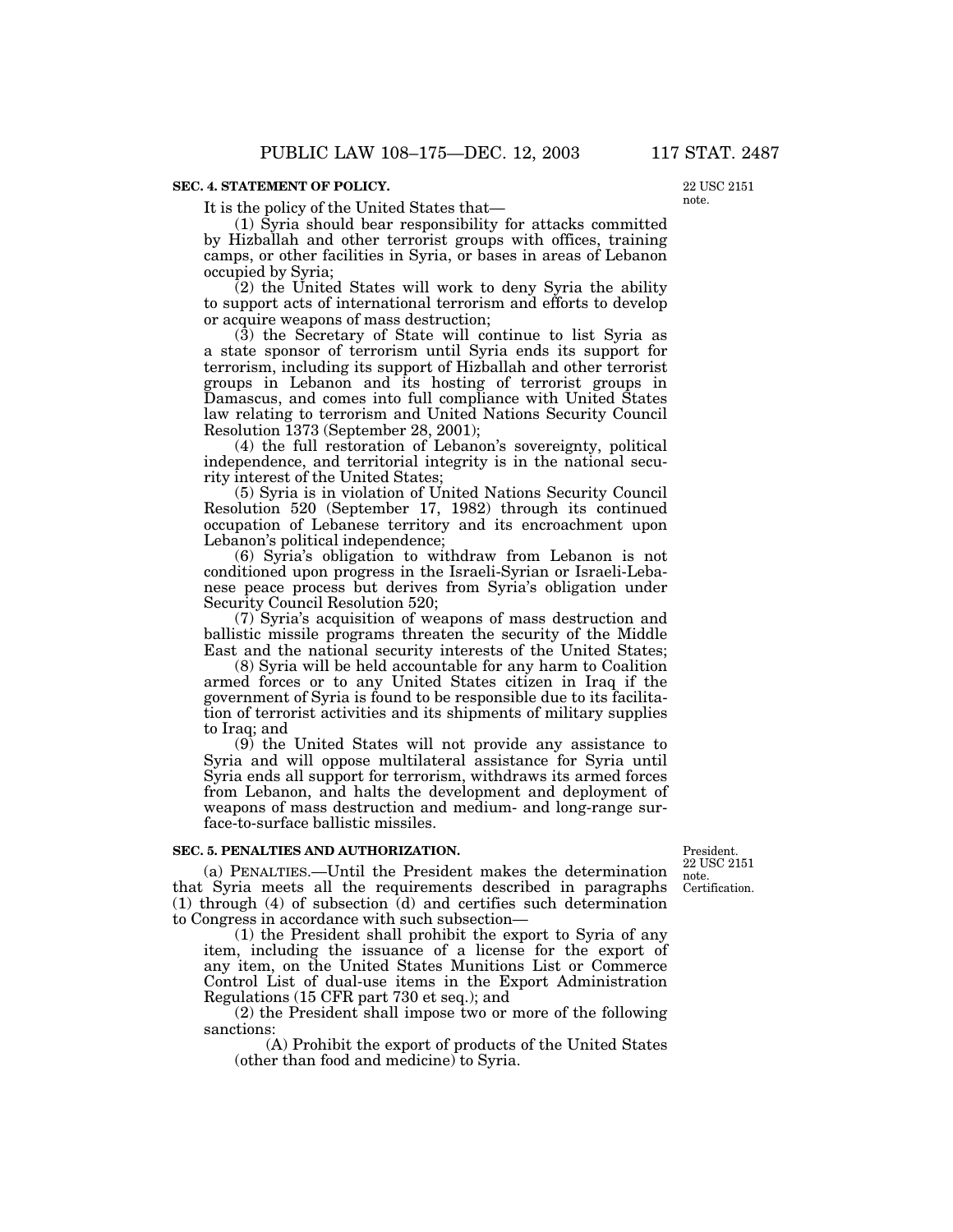(B) Prohibit United States businesses from investing or operating in Syria.

(C) Restrict Syrian diplomats in Washington, D.C., and at the United Nations in New York City, to travel only within a 25-mile radius of Washington, D.C., or the United Nations headquarters building, respectively.

(D) Prohibit aircraft of any air carrier owned or controlled by Syria to take off from, land in, or overfly the United States.

(E) Reduce United States diplomatic contacts with Syria (other than those contacts required to protect United States interests or carry out the purposes of this Act).

(F) Block transactions in any property in which the Government of Syria has any interest, by any person, or with respect to any property, subject to the jurisdiction of the United States.

(b) WAIVER.—The President may waive the application of subsection  $(a)(1)$ ,  $(a)(2)$ , or both if the President determines that it is in the national security interest of the United States to do so and submits to the appropriate congressional committees a report containing the reasons for the determination.

(c) AUTHORITY TO PROVIDE ASSISTANCE TO SYRIA.—If the President—

(1) makes the determination that Syria meets the requirements described in paragraphs (1) through (4) of subsection (d) and certifies such determination to Congress in accordance with such subsection;

(2) determines that substantial progress has been made both in negotiations aimed at achieving a peace agreement between Israel and Syria and in negotiations aimed at achieving a peace agreement between Israel and Lebanon; and

(3) determines that the Government of Syria is strictly respecting the sovereignty, territorial integrity, unity, and political independence of Lebanon under the sole and exclusive authority of the Government of Lebanon through the Lebanese army throughout Lebanon, as required under paragraph (4) of United Nations Security Council Resolution 520 (1982),

then the President is authorized to provide assistance to Syria under chapter 1 of part I of the Foreign Assistance Act of 1961 (relating to development assistance).

(d) CERTIFICATION.—A certification under this subsection is a certification transmitted to the appropriate congressional committees of a determination made by the President that—

(1) the Government of Syria has ceased providing support for international terrorist groups and does not allow terrorist groups, such as Hamas, Hizballah, Palestinian Islamic Jihad, the Popular Front for the Liberation of Palestine, and the Popular Front for the Liberation of Palestine—General Command to maintain facilities in territory under Syrian control;

(2) the Government of Syria ended its occupation of Lebanon described in section 2(7) of this Act;

(3) the Government of Syria has ceased the development and deployment of medium- and long-range surface-to-surface ballistic missiles, is not pursuing or engaged in the research, development, acquisition, production, transfer, or deployment of biological, chemical, or nuclear weapons, has provided credible assurances that such behavior will not be undertaken

Certification.

Reports.